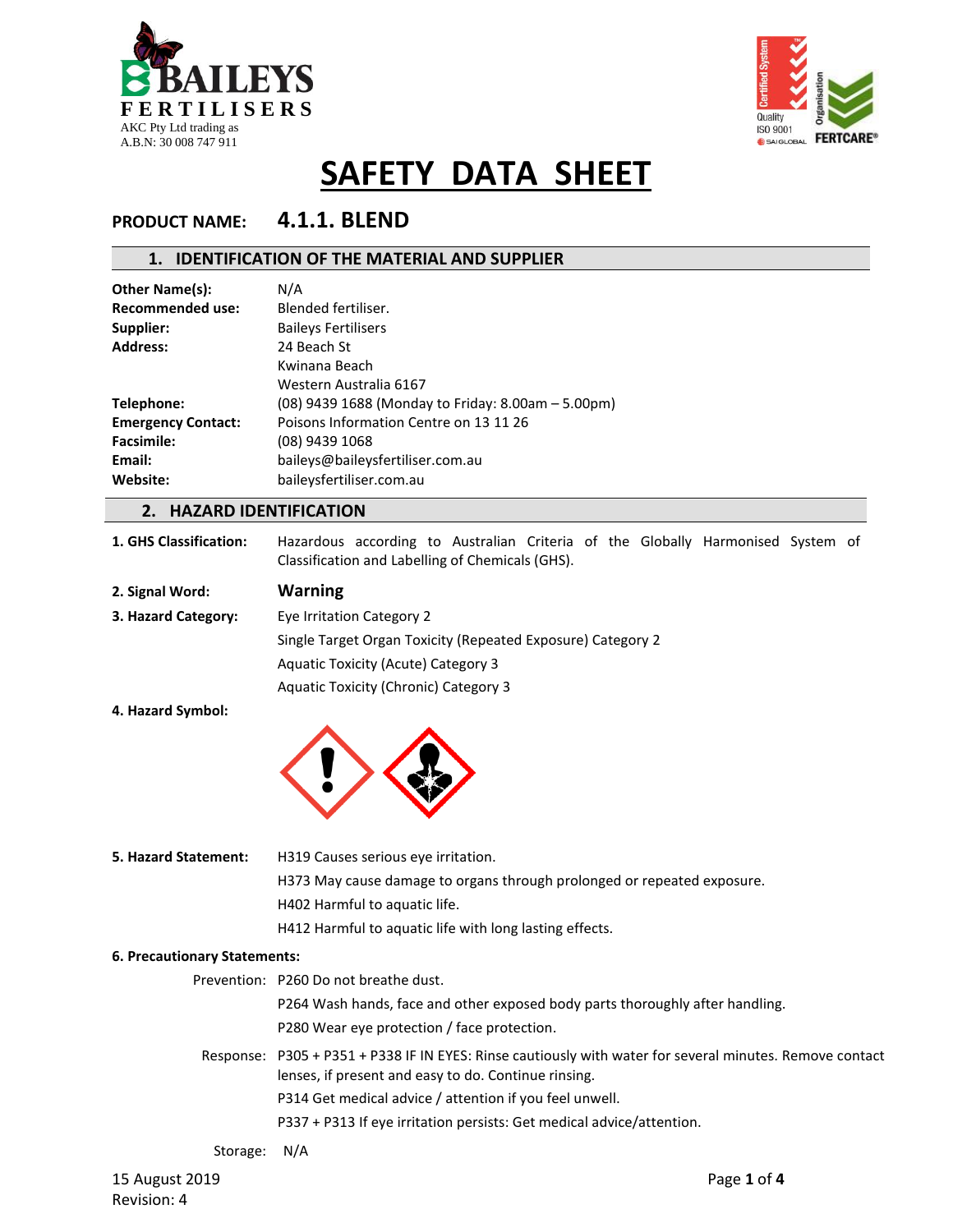



Disposal: P501 Dispose of contents/container in accordance with local/ national regulations.

### **3. COMPOSITION/INFORMATION ON INGREDIENTS**

| <b>Chemical Name</b>    | <b>CAS Number</b> | Contents % w/w |
|-------------------------|-------------------|----------------|
| Ammonium sulphate*      | 7783-20-2         | $55 - 65$      |
| Iron Sulphate           | 7720-78-7         | $0 - 1$        |
| Manganese Sulphate      | 7785–87–7         | $0 - 2$        |
| Non-hazardous materials | N/A               | Remainder      |

\*Note: Ammonium sulphate contains the following impurities at levels in the finished product that contribute to hazard classification:

| <b>Chemical Name</b> | <b>CAS Number</b> | Contents % w/w |
|----------------------|-------------------|----------------|
| Cobalt Sulphate      | 10124-43-3        | < 0.055        |
| Nickel Sulphate      | 7786-81-4         | < 0.045        |

### **4. FIRST AID MEASURES**

| Eye Contact:         | Rinse cautiously with water for several minutes. Remove contact lenses, if present and easy                     |
|----------------------|-----------------------------------------------------------------------------------------------------------------|
|                      | to do. Continue rinsing. If irritation persists, seek medical attention.                                        |
| <b>Skin Contact:</b> | Wash with soap and water. Seek medical attention in event of irritation.                                        |
| Inhalation:          | Remove from exposure and if irritation persists, seek medical attention.                                        |
| Ingestion:           | Rinse and wash mouth with water. Seek medical attention if abdominal symptoms occur.                            |
|                      | Poison Information Centres (13 11 26) can provide additional assistance.                                        |
|                      | First Aid Treatment and note to physician: Treat symptomatically. Skin abrasions and sores may be aggravated by |
|                      | exposure. Inhalation of dust may aggravate asthma.                                                              |

### **5. FIRE FIGHTING MEASURES**

| Flammability:                 | Non-flammable product.                                                                      |
|-------------------------------|---------------------------------------------------------------------------------------------|
| <b>Extinguishing Media:</b>   | Use an extinguishing media suitable to the surrounding fire. Wear full protective equipment |
|                               | including Self Contained Breathing Apparatus (SCBA) when combating fire.                    |
| <b>Fire/Explosion Hazard:</b> | Non-combustible solid.                                                                      |
| <b>Hazchem Code:</b>          | Not available.                                                                              |
|                               |                                                                                             |

### **6. ACCIDENTAL RELEASE MEASURES**

**Spills and Disposal:** Wear suitable protective clothing and personal protection. Carefully sweep up and shovel into suitable containers for reuse/recycle or disposal.

#### **7. HANDLING AND STORAGE**

| Handling:                 | Use as instructed, ensuring safe work practices are followed that avoid eye or skin contact,<br>or inhalation. |
|---------------------------|----------------------------------------------------------------------------------------------------------------|
| Storage:                  | Store in a cool, dry well-ventilated area, away from alkaline materials.                                       |
| <b>Other information:</b> | Product is hygroscopic. Contact with moisture is likely to cause handling and corrosion<br>problems.           |

### **8. EXPOSURE CONTROLS/PERSONAL PROTECTION**

**Exposure Standard:** 10 mg/m<sup>3</sup> nuisance dust.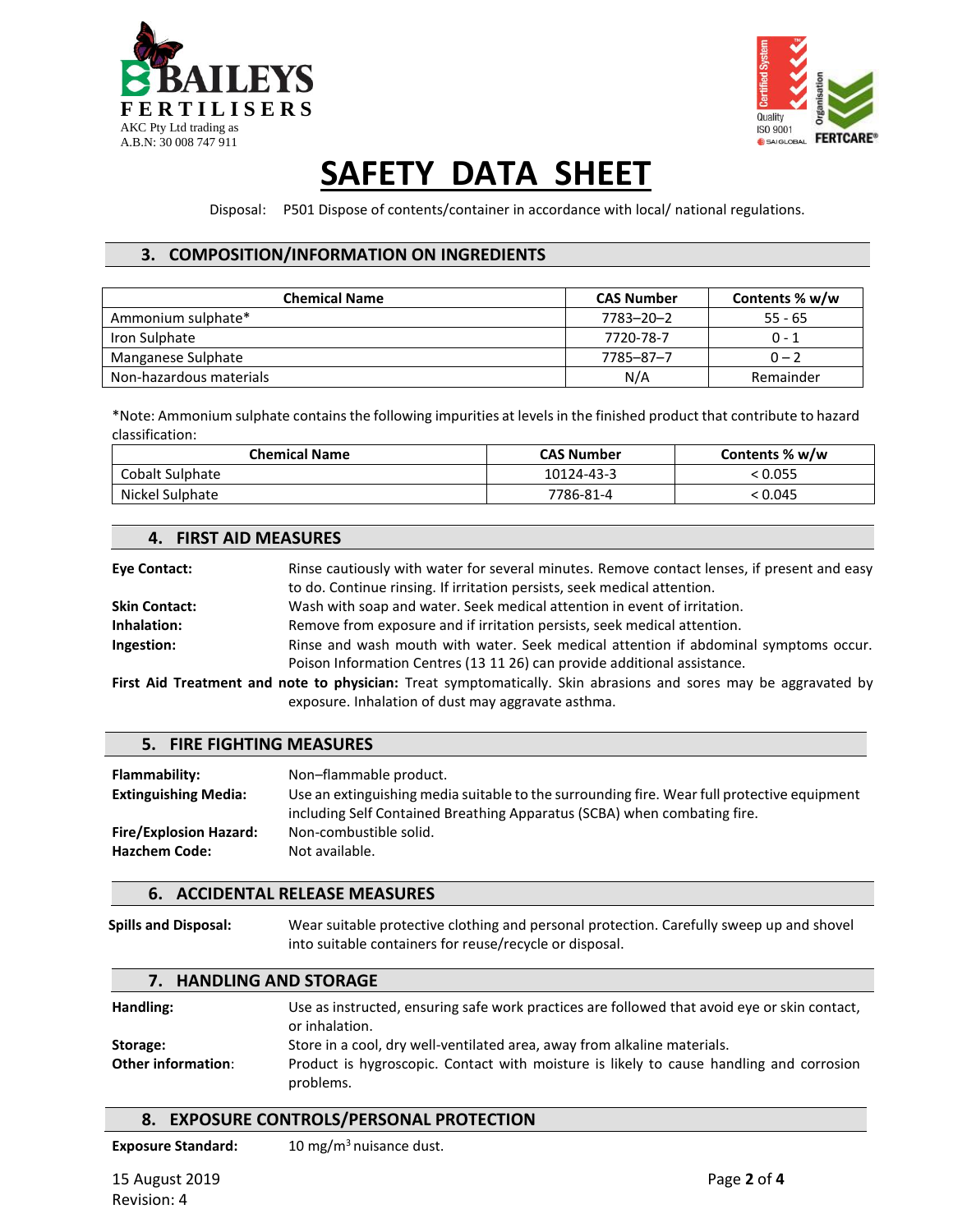



**Engineering Controls:** Ensure adequate natural ventilation, and manage dust levels. **Personal Protection:** Wear gloves, protective clothing and safety glasses with side shields. In dusty conditions, use a respirator of class P1 or P2 for dust.



### **9. PHYSICAL AND CHEMICAL PROPERTIES**

**Odour:** Mild odour. **pH:** Not applicable. **Boiling Point:** Not applicable. **Melting Point:** Not available. Flash point: Non-flammable. Flammability limits: Non-flammable. **Other:** None.

Appearance: Mixture of white, off-white / light brown and pink / red crystalline solid and granules. **Vapour pressure:** Negligible at ambient temperatures. **Solubility in water:** Slightly soluble in water.

### **10. STABILITY AND REACTIVITY**

| <b>Chemical Stability:</b>  | Material is stable under normal storage and handling conditions.                                            |
|-----------------------------|-------------------------------------------------------------------------------------------------------------|
| <b>Conditions to avoid:</b> | Extreme heat.                                                                                               |
| Incompatible materials:     | Incompatible with oxidizing agents, and alkaline products.                                                  |
|                             | <b>Decomposition products:</b> May evolve toxic gases such as sulphur oxides, nitrogen oxides, and ammonia. |
| <b>Hazardous reactions:</b> | Hazardous polymerization reactions will not occur.                                                          |

### **11. TOXICOLOGICAL INFORMATION**

No adverse health effects are expected if the product is handled in accordance with this SDS and the product label. Symptoms or effects that may arise if the product is mishandled and overexposure occurs are:

| Ingestion:                   | Swallowing may result in irritation of the gastrointestinal tract.                       |
|------------------------------|------------------------------------------------------------------------------------------|
| Eye contact:                 | Exposure to dust may cause discomfort due to particulate nature. May cause irritation to |
|                              | the eyes.                                                                                |
| Skin contact:                | Not classified as an irritation, however repeated or prolonged skin contact may lead to  |
|                              | irritation in sensitive individuals.                                                     |
| Inhalation:                  | Breathing in dust may result in respiratory irritation.                                  |
| <b>Sensitization hazard:</b> | Not classified as a skin sensitiser.                                                     |
| Long Term Effects:           | May cause damage to organs through prolonged or repeated exposure.                       |
| Carcinogenicity:             | Not classified as a carcinogen.                                                          |
| <b>Mutagenic Data:</b>       | Not classified as a mutagen.                                                             |